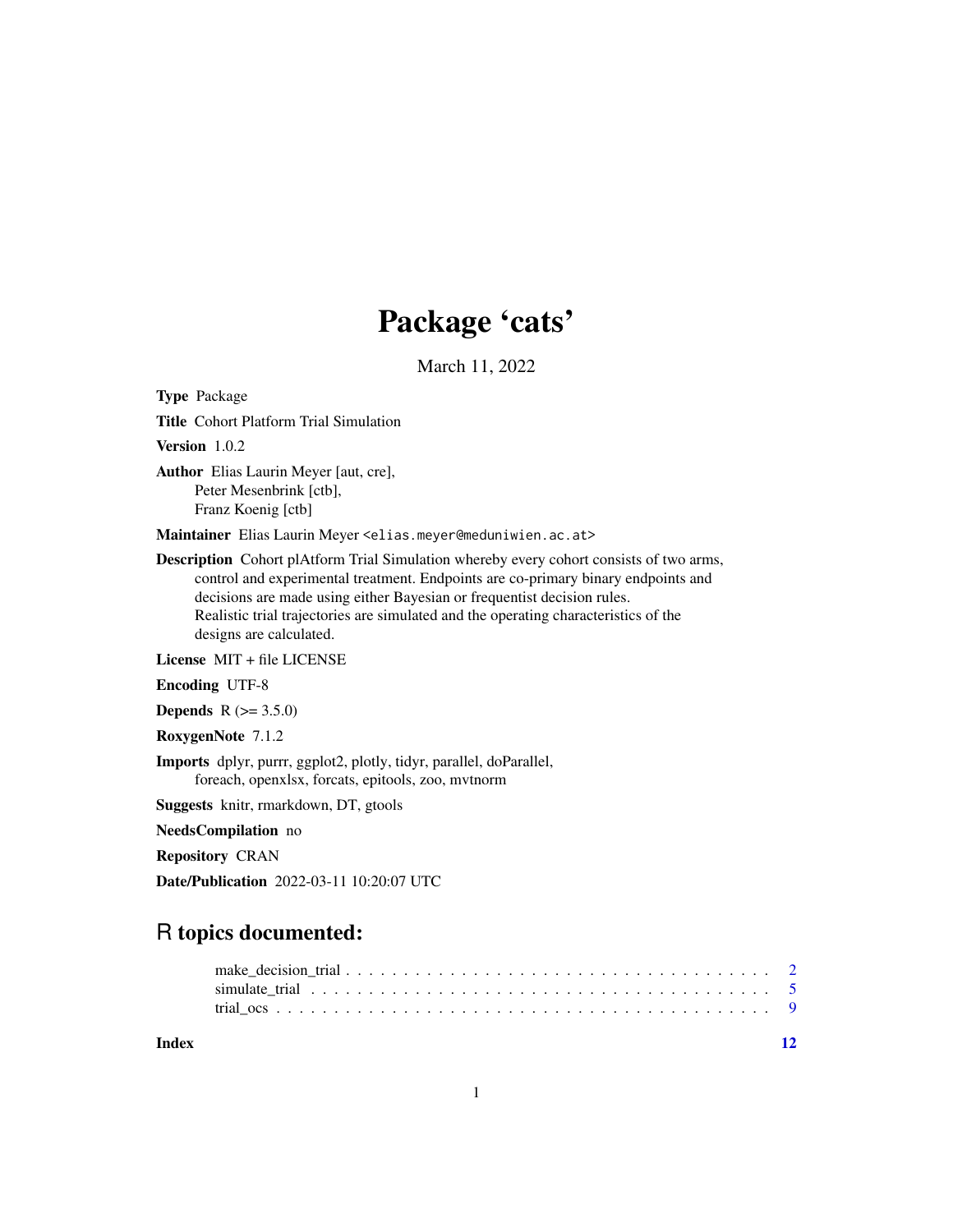<span id="page-1-0"></span>

#### Description

Given a res\_list object, checks the supplied decision criteria and saves the results in the res\_list file.

#### Usage

```
make_decision_trial(
  res_list,
 which_cohort,
 Bayes_Sup1 = NULL,
 Bayes_Fut1 = NULL,
 Bayes_Sup2 = NULL,
 Bayes_Fut2 = NULL,
 w = 0.5,
  analysis_number,
 beta_prior = 0.5,
  hist_lag,
  endpoint_number,
  analysis_time,
  dataset,
 hist_miss = TRUE,
  sharing_type,
  ...
)
```
#### Arguments

| res_list        | List item containing individual cohort trial results so far in a format used by the<br>other functions in this package                                      |
|-----------------|-------------------------------------------------------------------------------------------------------------------------------------------------------------|
| which cohort    | Current cohort that should be evaluated                                                                                                                     |
| Bayes_Sup1      | List of matrices with rows corresponding to number of multiple Bayesian pos-<br>terior two-arm combination criteria for superiority of histology endpoint 1 |
| Bayes_Fut1      | List of matrices with rows corresponding to number of multiple Bayesian pos-<br>terior two-arm combination criteria for futility of histology endpoint 1    |
| Bayes_Sup2      | List of matrices with rows corresponding to number of multiple Bayesian pos-<br>terior two-arm combination criteria for superiority of histology endpoint 2 |
| Bayes_Fut2      | List of matrices with rows corresponding to number of multiple Bayesian pos-<br>terior two-arm combination criteria for futility of histology endpoint 2    |
| W               | If dynamic borrowing, what is the prior choice for w. Default is 0.5.                                                                                       |
| analysis_number |                                                                                                                                                             |

1st, second or third analysis?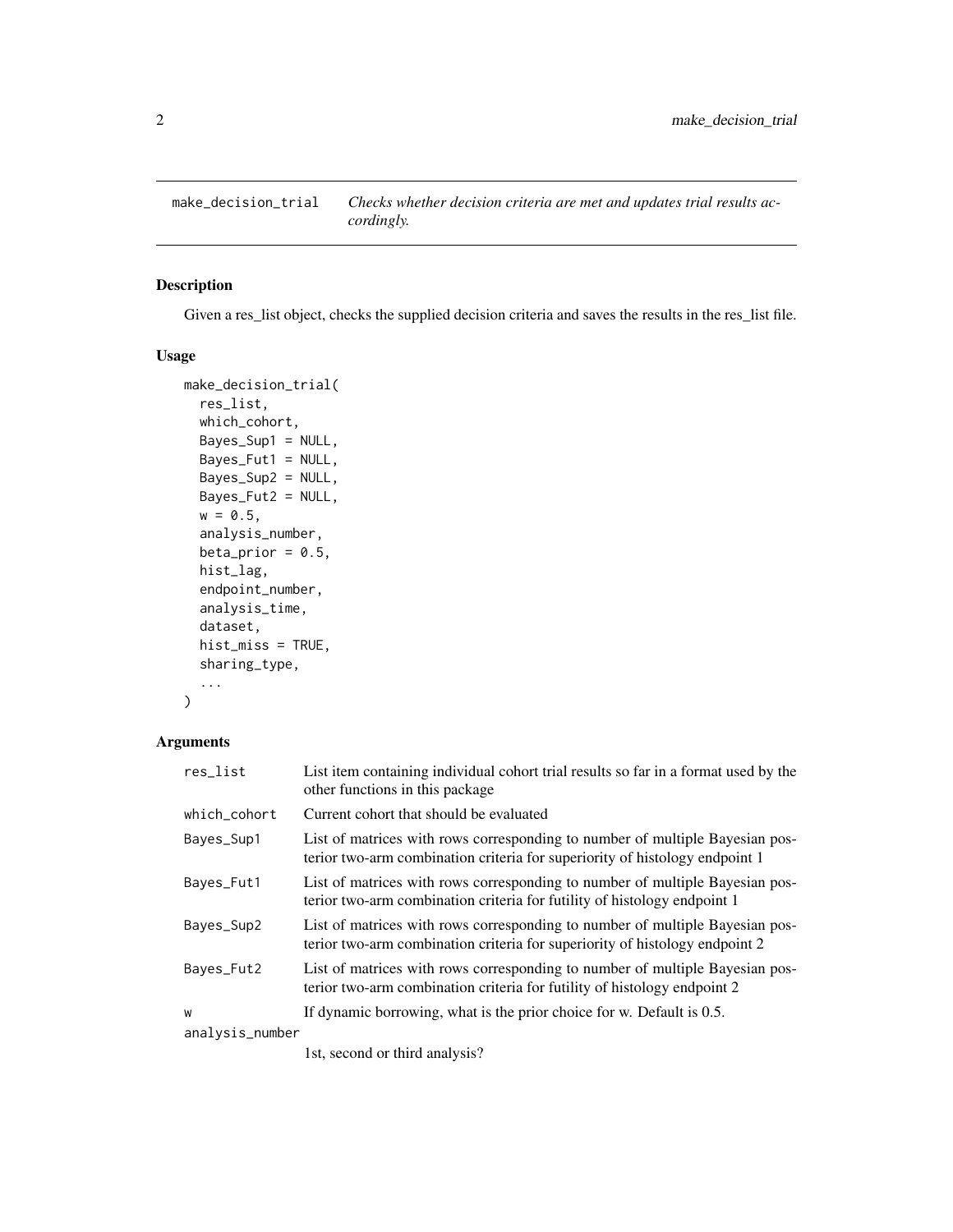| beta_prior      | Prior parameter for all Beta Distributions. Default is 0.5. |  |  |  |  |  |  |  |
|-----------------|-------------------------------------------------------------|--|--|--|--|--|--|--|
| hist_lag        | Histology Lag                                               |  |  |  |  |  |  |  |
| endpoint_number |                                                             |  |  |  |  |  |  |  |
|                 | Should histology endpoint 1 or 2 be evaluated?              |  |  |  |  |  |  |  |
| analysis_time   | Platform Time of Analysis                                   |  |  |  |  |  |  |  |
| dataset         | Dataset to be used for analysis                             |  |  |  |  |  |  |  |
| hist_miss       | Whether or not to exclude missing histology data            |  |  |  |  |  |  |  |
| sharing_type    | Type of Data Sharing to perform                             |  |  |  |  |  |  |  |
|                 | Further arguments inherited from simulate_trial             |  |  |  |  |  |  |  |

#### Value

List containing original res\_list and results of decision rules

#### Examples

```
# Example 1
# Initialize empty data frame
cols <- c("PatID", "ArrivalTime", "Cohort", "Arm", "RespHist1", "RespHist2", "HistMissing")
df \leftarrow matrix(nrow = 100, ncol = length(cols))colnames(df) <- cols
df <- as.data.frame(df)
df$PatID <- 1:100
df$ArrivalTime \le sort(runif(100, min = 0, max = 5))
df$Cohort <- sample(1:2, 100, replace = TRUE)
df$Arm <- sample(c("Combo", "Plac"), 100, replace = TRUE)
df$RespHist1 <- sample(0:1, 100, replace = TRUE)
df$RespHist2 <- sample(0:1, 100, replace = TRUE)
df$HistMissing \leq sample(0:1, 100, replace = TRUE, prob = c(0.95, 0.05))
# Initialize res_list Object
res_list <-
rep(
 list(
   list(
     Meta = list(
        decision = rep("none", 3),decision_hist1 = rep("none", 3),
       decision\_hist2 = rep("none", 3),start_n = 0,
        start_time = 0,
        pat_enrolled = 0
      ),
      Arms = rep(list(
         list(
            rr = NULL,
```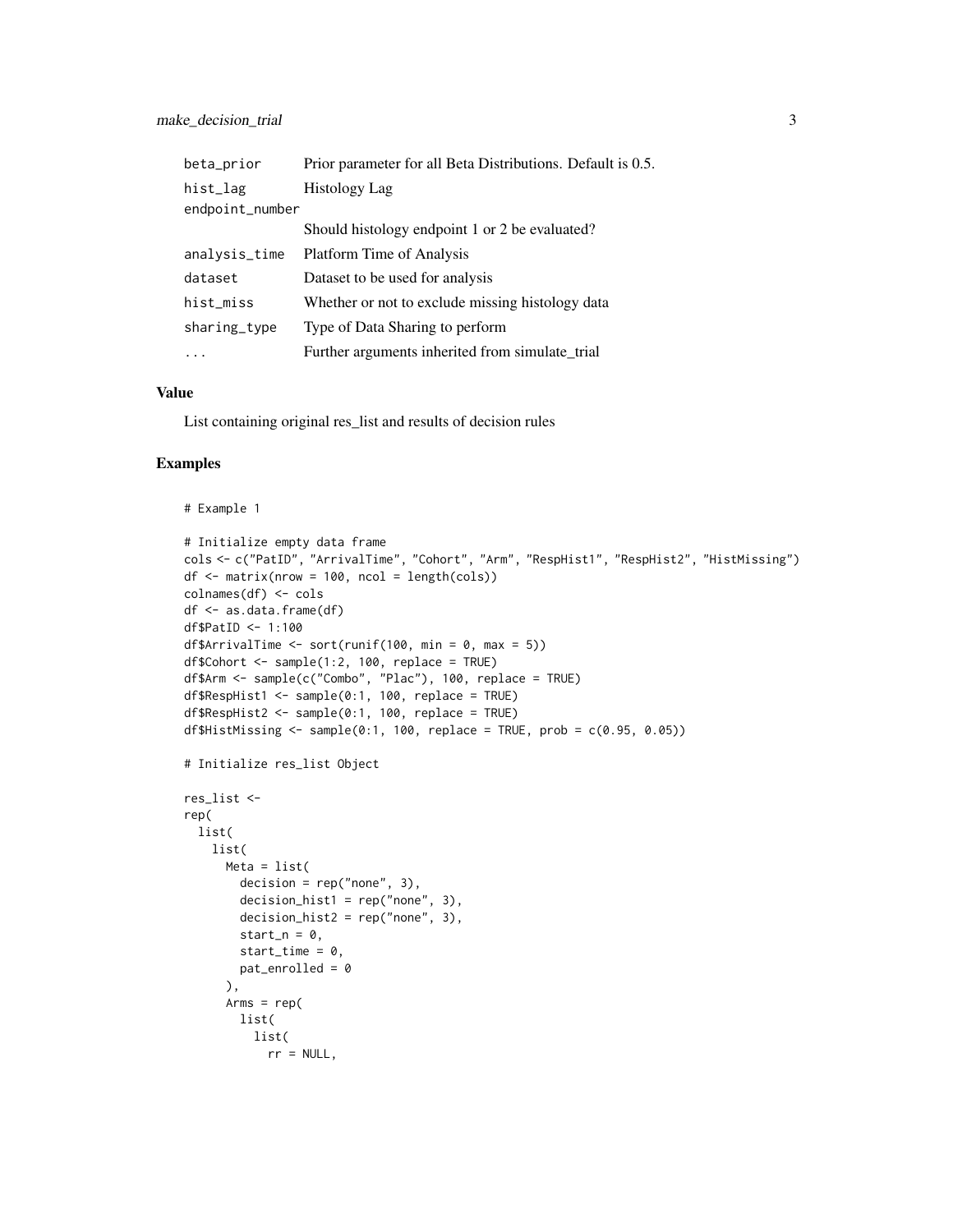```
)
        ),
       2
      )
    )
 ),
  2
\lambdaarm_names <- c("Comb", "Plac")
for (i in 1:2) {
  names(res_list)[i] <- paste0("Cohort", i)
  names(res_list[[i]]$Arms) <- arm_names
  res_list[[i]]$Arms$Comb$rr <- matrix(c(0.2, 0.2), ncol = 2)
  res_list[[i]]$Arms$Plac$rr <- matrix(c(0.1, 0.1), ncol = 2)
}
sharing_type <- "all"
analysis_number <- 3
which_cohort <- 1
endpoint_number <- 2
hist_lag <- 1
analysis_time <- 6
# Comparison IA1
Bayes_Sup11 <- matrix(nrow = 2, ncol = 2)
Bayes_Sup11[1,] <- c(0.00, 0.95)
Bayes_Sup11[2,] <- c(0.10, 0.80)
# Comparison IA2
Bayes_Sup12 <- matrix(nrow = 2, ncol = 2)
Bayes_Sup12[1,] <- c(0.00, 0.95)
Bayes_Sup12[2,] <- c(NA, NA)
# Comparison IA3
Bayes_Sup13 <- matrix(nrow = 2, ncol = 2)
Bayes_Sup13[1,] <- c(0.00, 0.95)
Bayes_Sup13[2,] <- c(0.10, 0.80)
Bayes_Sup1 <- Bayes_Sup2 <- list(list(Bayes_Sup11), list(Bayes_Sup12), list(Bayes_Sup13))
# DO NOT RUN
res_list2 <-
make_decision_trial(
res_list = res_list, which_cohort = which_cohort,
analysis_number = analysis_number, endpoint_number = endpoint_number,
Bayes_Sup1 = Bayes_Sup1, Bayes_Sup2 = Bayes_Sup2,
dataset = df, analysis_time = analysis_time, hist_lag = hist_lag,
sharing_type = sharing_type
)
```
hist\_observed = 0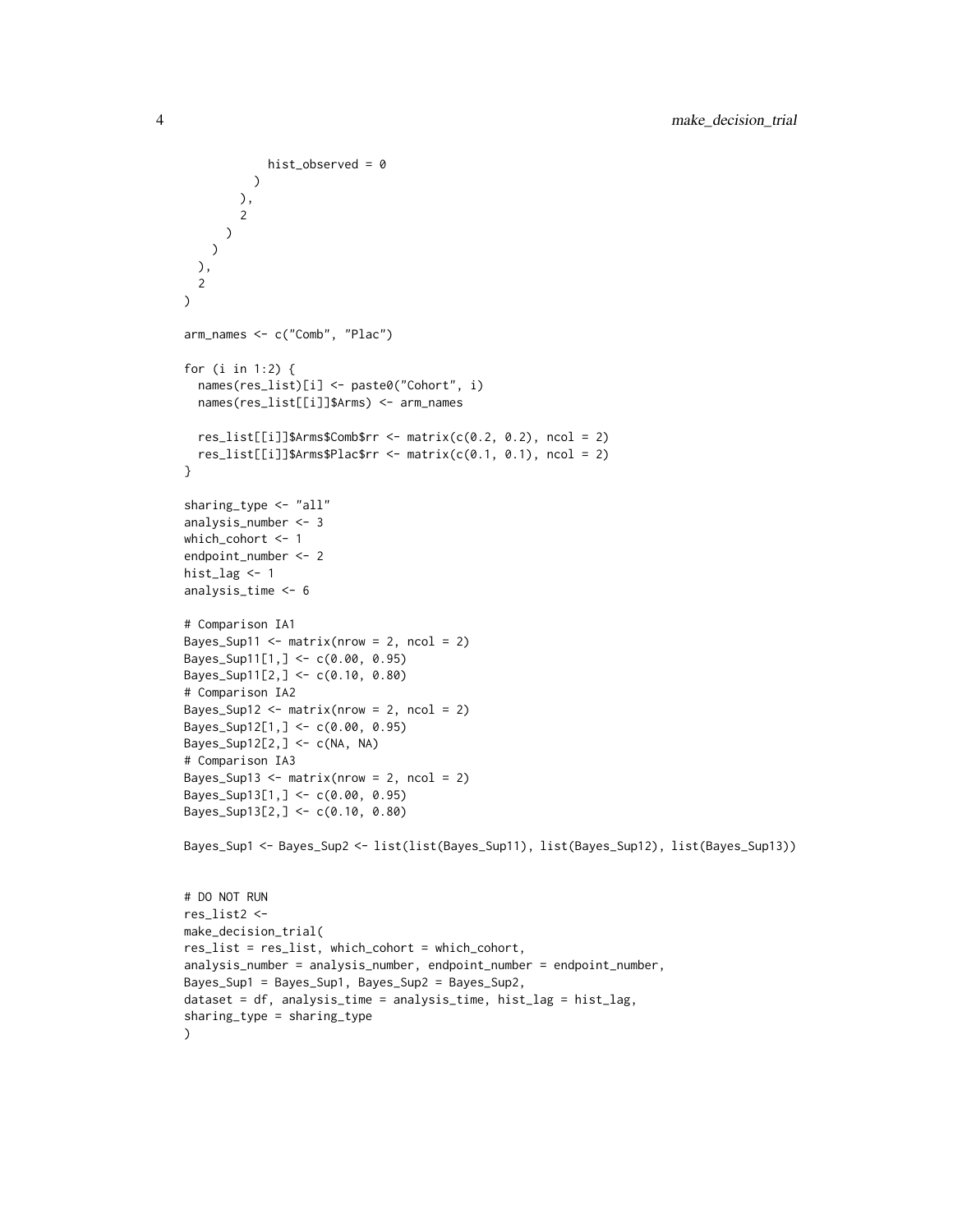<span id="page-4-0"></span>simulate\_trial *Simulates the cohort trial.*

#### Description

Simulates the cohort trial.

#### Usage

```
simulate_trial(
 n_fin,
  cohorts\_start = 1,
 composite = "or",
  rr_comb1,
  rr_plac1,
  rr_comb2,
  rr_plac2,
  random_type = NULL,
  random = FALSE,
  correlation,
 prob_comb1_rr = NULL,
  prob_plac1_rr = NULL,
 prob_comb2_rr = NULL,
 prob_plac2_rr = NULL,
  stage_data = FALSE,
  cohort_random = NULL,
  cohorts_max = 4,
  sr_drugs_pos = 1,
  sr_pats = cohorts_max * (n_fn + 3 * cohorts_max),sr_first_pos = FALSE,
  cohort_ofset = 0,sharing_type = "all",
  safety_prob = 0,cohorts_sim = Inf,
 missing_prob = 0,cohort_fixed = NULL,
  accrual_type = "fixed",
  accrual_param = 9,
 hist_lag = 48,
  analysis_times = c(0.5, 0.75, 1),
  time_trend = time_trend,
  ...
```
#### $\mathcal{L}$

#### Arguments

n\_fin Sample size per cohort at final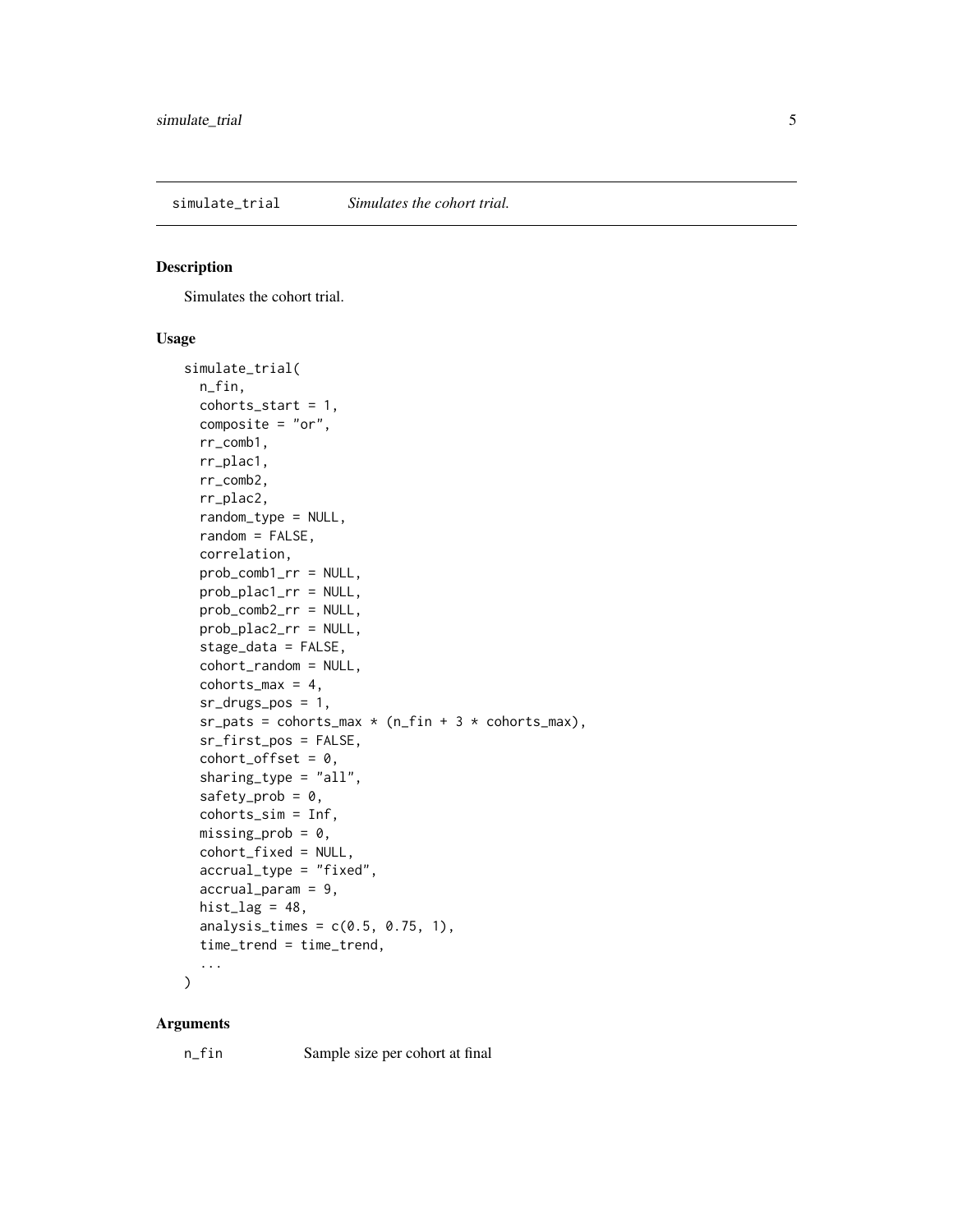| cohorts_start | Number of cohorts to start the platform with                                                                                                                                                                                                                                                                                                                                                                                                                                                                                                                                                                                                                                                                                                                                                                                                                                                                                                                                                                                                                                  |
|---------------|-------------------------------------------------------------------------------------------------------------------------------------------------------------------------------------------------------------------------------------------------------------------------------------------------------------------------------------------------------------------------------------------------------------------------------------------------------------------------------------------------------------------------------------------------------------------------------------------------------------------------------------------------------------------------------------------------------------------------------------------------------------------------------------------------------------------------------------------------------------------------------------------------------------------------------------------------------------------------------------------------------------------------------------------------------------------------------|
| composite     | Rule for deriving the composite endpoint. By default "or", otherwise "and"                                                                                                                                                                                                                                                                                                                                                                                                                                                                                                                                                                                                                                                                                                                                                                                                                                                                                                                                                                                                    |
| $rr\_comb1$   | Response rates of treatment, histology endpoint 1                                                                                                                                                                                                                                                                                                                                                                                                                                                                                                                                                                                                                                                                                                                                                                                                                                                                                                                                                                                                                             |
| rr_plac1      | Response rate of the SoC, histology endpoint 1                                                                                                                                                                                                                                                                                                                                                                                                                                                                                                                                                                                                                                                                                                                                                                                                                                                                                                                                                                                                                                |
| $rr\_comb2$   | Response rates of treatment, histology endpoint 2                                                                                                                                                                                                                                                                                                                                                                                                                                                                                                                                                                                                                                                                                                                                                                                                                                                                                                                                                                                                                             |
| $rr\_place2$  | Response rate of the SoC, histology endpoint 2                                                                                                                                                                                                                                                                                                                                                                                                                                                                                                                                                                                                                                                                                                                                                                                                                                                                                                                                                                                                                                |
| random_type   | How should the response rates be drawn randomly? Options are:<br>"absolute": Specify absolute response rates that will be drawn with a certain<br>probability<br>"risk_difference": Specify absolute response rates for placebo which will be<br>drawn randomly, plus specify vectors for absolute treatment effects of mono<br>therapies over placebo and for combo over the mono therapies.<br>"risk_ratio": Specify absolute response rates for placebo which will be drawn<br>randomly, plus specify vectors for relative treatment effects of mono therapies<br>over placebo and for combo over the mono therapies.<br>"odds_ratios": Specify response rate for placebo, specify odds-ratios for mono<br>therapies (via rr_back and rr_mono) and respective probabilities. On top, spec-<br>ify interaction for the combination therapy via rr_comb with prob_rr_comb.<br>Set: odds_combo = odds_plac * or_mono1 * or_mono2 * $rr$ _comb. If $rr$ _comb<br>$> 1$ -> synergistic, if $rr\_comb = 1$ -> additive. If $rr\_comb < 1$ -> antagonistic.<br>Default is "NULL". |
| random        | Should the response rates of the arms be randomly drawn from $rr\_exp$ ? Default<br>is FALSE.                                                                                                                                                                                                                                                                                                                                                                                                                                                                                                                                                                                                                                                                                                                                                                                                                                                                                                                                                                                 |
| correlation   | Correlation between histology endpoints                                                                                                                                                                                                                                                                                                                                                                                                                                                                                                                                                                                                                                                                                                                                                                                                                                                                                                                                                                                                                                       |
| prob_comb1_rr | If random $==$ TRUE, what are the probabilities with which the elements of<br>rr_comb1 should be drawn?                                                                                                                                                                                                                                                                                                                                                                                                                                                                                                                                                                                                                                                                                                                                                                                                                                                                                                                                                                       |
| prob_plac1_rr | If random $==$ TRUE, what are the probabilities with which the elements of<br>rr_plac1 should be drawn?                                                                                                                                                                                                                                                                                                                                                                                                                                                                                                                                                                                                                                                                                                                                                                                                                                                                                                                                                                       |
| prob_comb2_rr | If random $==$ TRUE, what are the probabilities with which the elements of<br>rr comb2 should be drawn?                                                                                                                                                                                                                                                                                                                                                                                                                                                                                                                                                                                                                                                                                                                                                                                                                                                                                                                                                                       |
| prob_plac2_rr | If random $==$ TRUE, what are the probabilities with which the elements of<br>rr_plac2 should be drawn?                                                                                                                                                                                                                                                                                                                                                                                                                                                                                                                                                                                                                                                                                                                                                                                                                                                                                                                                                                       |
| stage_data    | Should individual stage data be passed along? Default is TRUE                                                                                                                                                                                                                                                                                                                                                                                                                                                                                                                                                                                                                                                                                                                                                                                                                                                                                                                                                                                                                 |
| cohort_random | If not NULL, indicates that new arms/cohorts should be randomly started. For<br>every timestep, there is a cohort_random probability that a new cohort will be<br>started.                                                                                                                                                                                                                                                                                                                                                                                                                                                                                                                                                                                                                                                                                                                                                                                                                                                                                                    |
| cohorts_max   | Maximum number of cohorts that are allowed to be added throughout the trial                                                                                                                                                                                                                                                                                                                                                                                                                                                                                                                                                                                                                                                                                                                                                                                                                                                                                                                                                                                                   |
| sr_drugs_pos  | Stopping rule for successful experimental arms; Default = $1$                                                                                                                                                                                                                                                                                                                                                                                                                                                                                                                                                                                                                                                                                                                                                                                                                                                                                                                                                                                                                 |
| sr_pats       | Stopping rule for total number of patients; Default = cohorts_max * n_fin + error<br>term based on randomization                                                                                                                                                                                                                                                                                                                                                                                                                                                                                                                                                                                                                                                                                                                                                                                                                                                                                                                                                              |
| sr_first_pos  | Stopping rule for first successful cohort; if TRUE, after first cohort was found<br>to be successful, no further cohorts will be included but cohorts will finish eval-<br>uating, unless other stopping rules reached prior. Default is FALSE.                                                                                                                                                                                                                                                                                                                                                                                                                                                                                                                                                                                                                                                                                                                                                                                                                               |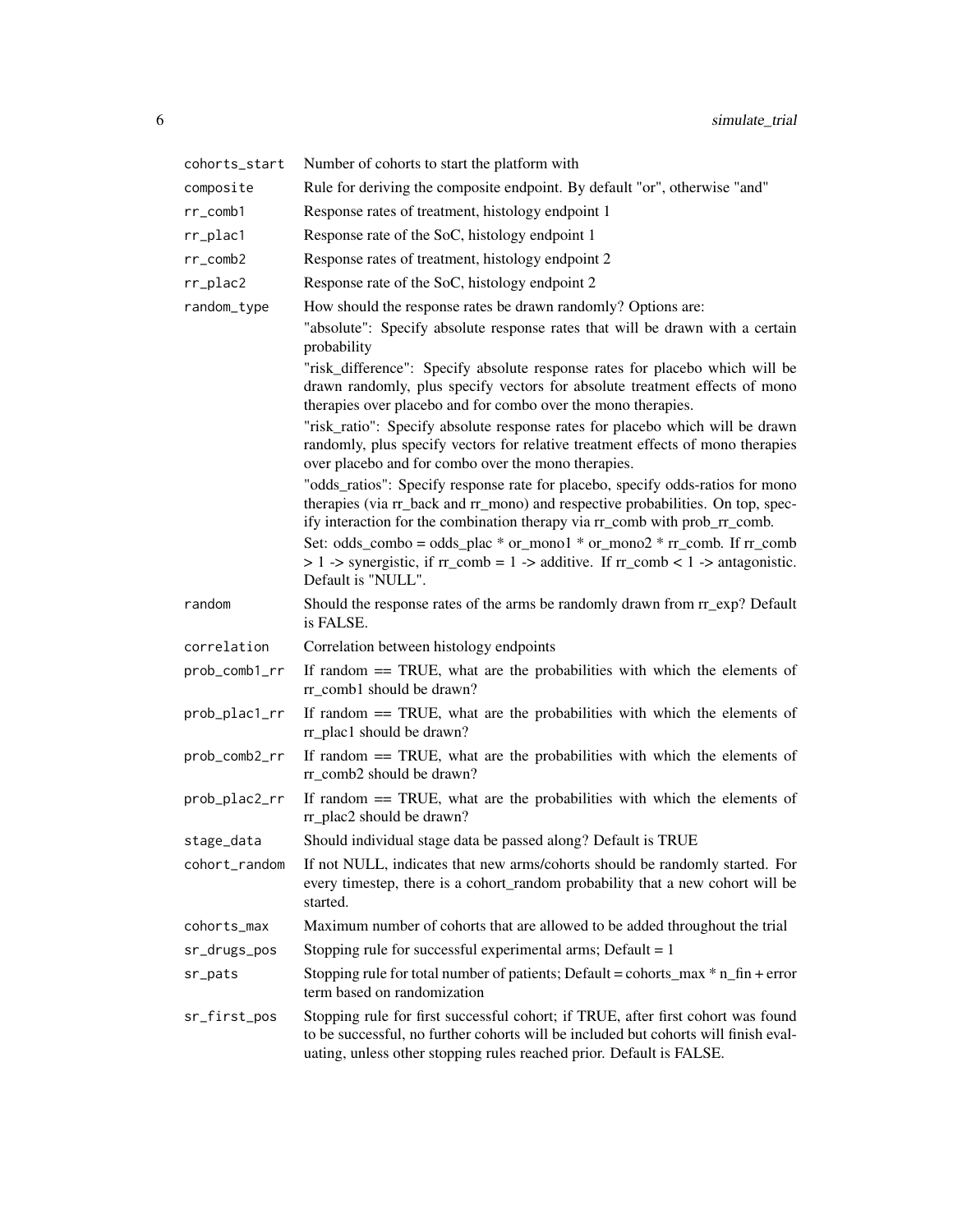| cohort_offset | Minimum number of time between adding new cohorts                                                                                                 |  |  |  |  |  |  |  |  |
|---------------|---------------------------------------------------------------------------------------------------------------------------------------------------|--|--|--|--|--|--|--|--|
| sharing_type  | Which backbone and placebo data should be used for arm comparisons; Default<br>is "all". Another option is "concurrent" or "dynamic" or "cohort". |  |  |  |  |  |  |  |  |
| safety_prob   | Probability for a random stopping after every patient                                                                                             |  |  |  |  |  |  |  |  |
| cohorts_sim   | Maximum number of cohorts that can run simultaneously                                                                                             |  |  |  |  |  |  |  |  |
| missing_prob  | Probability for a missing value at final (independent of treatment)                                                                               |  |  |  |  |  |  |  |  |
| cohort_fixed  | If not NULL, fixed timesteps after which a cohort will be included                                                                                |  |  |  |  |  |  |  |  |
| accrual_type  | Type of patient accrual; choices are "fixed", "poisson" or "exponential"                                                                          |  |  |  |  |  |  |  |  |
| accrual_param | Parameter used for patient accrual                                                                                                                |  |  |  |  |  |  |  |  |
| hist_lag      | Time until histology outcome is observed                                                                                                          |  |  |  |  |  |  |  |  |
|               | analysis_times Vector of information fractions needed for first interim, second interim and final                                                 |  |  |  |  |  |  |  |  |
| time_trend    | Additive term by which response rates increase at every time step                                                                                 |  |  |  |  |  |  |  |  |
| .             | Further arguments to be passed to decision function, such as decision making<br>criteria                                                          |  |  |  |  |  |  |  |  |

#### Value

List containing: Responses and patients on experimental and control arm, total treatment successes and failures and final p-value

#### Examples

```
random <- TRUE
rr_comb1 <- 0.10
prob_comb1_rr <- 1
rr_comb2 <- 0.45
prob_comb2_rr <- 1
rr_plac1 <- 0.10
prob_plac1_rr <- 1
rr_plac2 <- 0.20
prob_plac2_rr <- 1
correlation <- 0.8
cohorts_start <- 2
cohorts_max <- 5
safety_prob <- 0
sharing_type <- "concurrent"
sr_drugs_pos <- 5
sr_first_pos <- FALSE
n_fin <- 100
stage_data <- TRUE
cohort_random <- 0.01
cohort_offset <- 0
cohorts_sim <- Inf
random_type <- "absolute"
```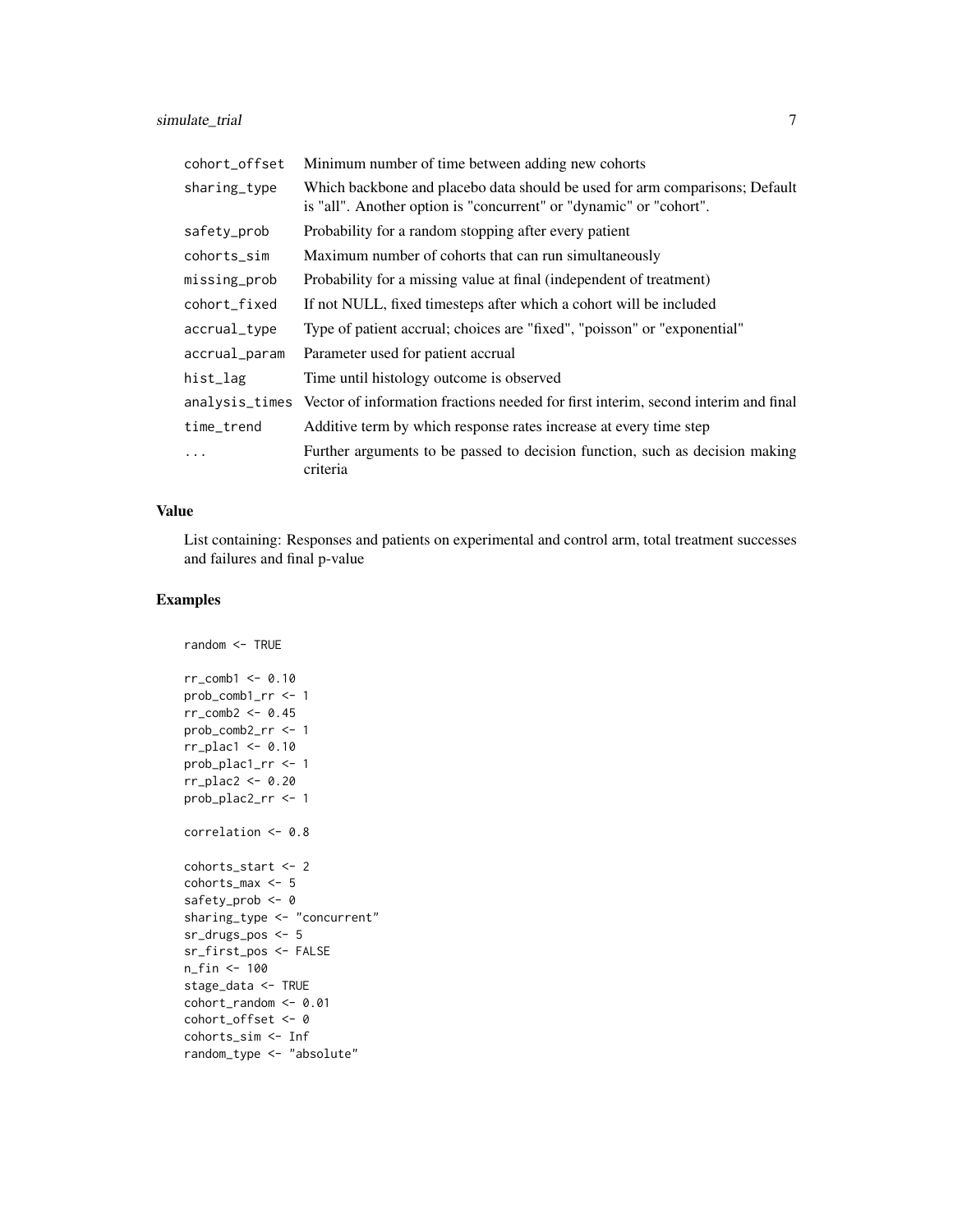```
missing_prob <- 0.2
cohort_fixed <- 5
hist_lag <-48analysis_times <- c(0.5, 0.75, 1)
accrual_type <- "fixed"
accrual_param <- 9
time_trend <- 0.001
composite <- "or"
# Comparison IA1
Bayes_Sup11 <- matrix(nrow = 2, ncol = 2)
Bayes_Sup11[1,] <- c(0.00, 0.95)Bayes_Sup11[2,] <- c(0.10, 0.80)
# Comparison IA2
Bayes_Sup12 <- matrix(nrow = 2, ncol = 2)
Bayes_Sup12[1,] <- c(0.00, 0.95)Bayes_Sup12[2,] <- c(0.10, 0.80)
# Comparison IA3
Bayes_Sup13 <- matrix(nrow = 2, ncol = 2)
Bayes_Sup13[1,] <- c(0.00, 0.95)
Bayes_Sup13[2,] <- c(0.10, 0.80)
Bayes_Sup1 <- Bayes_Sup2 <- list(list(Bayes_Sup11), list(Bayes_Sup12), list(Bayes_Sup13))
# Comparison IA1
Bayes_Fut11 <- matrix(nrow = 1, ncol = 2)
Bayes_Fut11[1,] <- c(0.00, 0.20)
# Comparison IA2
Bayes_Fut12 \leq matrix(nrow = 1, ncol = 2)
Bayes_Fut12[1,] <- c(0.00, 0.30)
# Comparison IA3
Bayes_Fut13 <- matrix(nrow = 1, ncol = 2)
Bayes_Fut13[1,] <- c(NA, NA)
# Endpoint 1+2
Bayes_Fut1 <- Bayes_Fut2 <- list(list(Bayes_Fut11), list(Bayes_Fut12), list(Bayes_Fut13))
simulate_trial(
n_fin = n_fin, random_type = random_type, composite = composite,
rr\_comb1 = rr\_comb1, rr\_comb2 = rr\_comb2, rr\_plac1 = rr\_plac1, rr\_plac2 = rr\_plac2,
random = random, prob_comb1_rr = prob_comb1_rr, prob_comb2_rr = prob_comb2_rr,
prob_plac1_rr = prob_plac1_rr, prob_plac2_rr = prob_plac2_rr, correlation = correlation,
stage_data = stage_data, cohort_random = cohort_random, cohorts_max = cohorts_max,
sr_drugs_pos = sr_drugs_pos, sharing_type = sharing_type, Bayes_Fut1 = Bayes_Fut1,
 safety_prob = safety_prob, Bayes_Sup1 = Bayes_Sup1, Bayes_Sup2 = Bayes_Sup2,
cohort_offset = cohort_offset, sr_first_pos = sr_first_pos, Bayes_Fut2 = Bayes_Fut2,
missing_prob = missing_prob, cohort_fixed = cohort_fixed, accrual_type = accrual_type,
accrual_param = accrual_param, hist_lag = hist_lag, analysis_times = analysis_times,
time_trend = time_trend, cohorts_start = cohorts_start, cohorts_sim = cohorts_sim
\mathcal{L}
```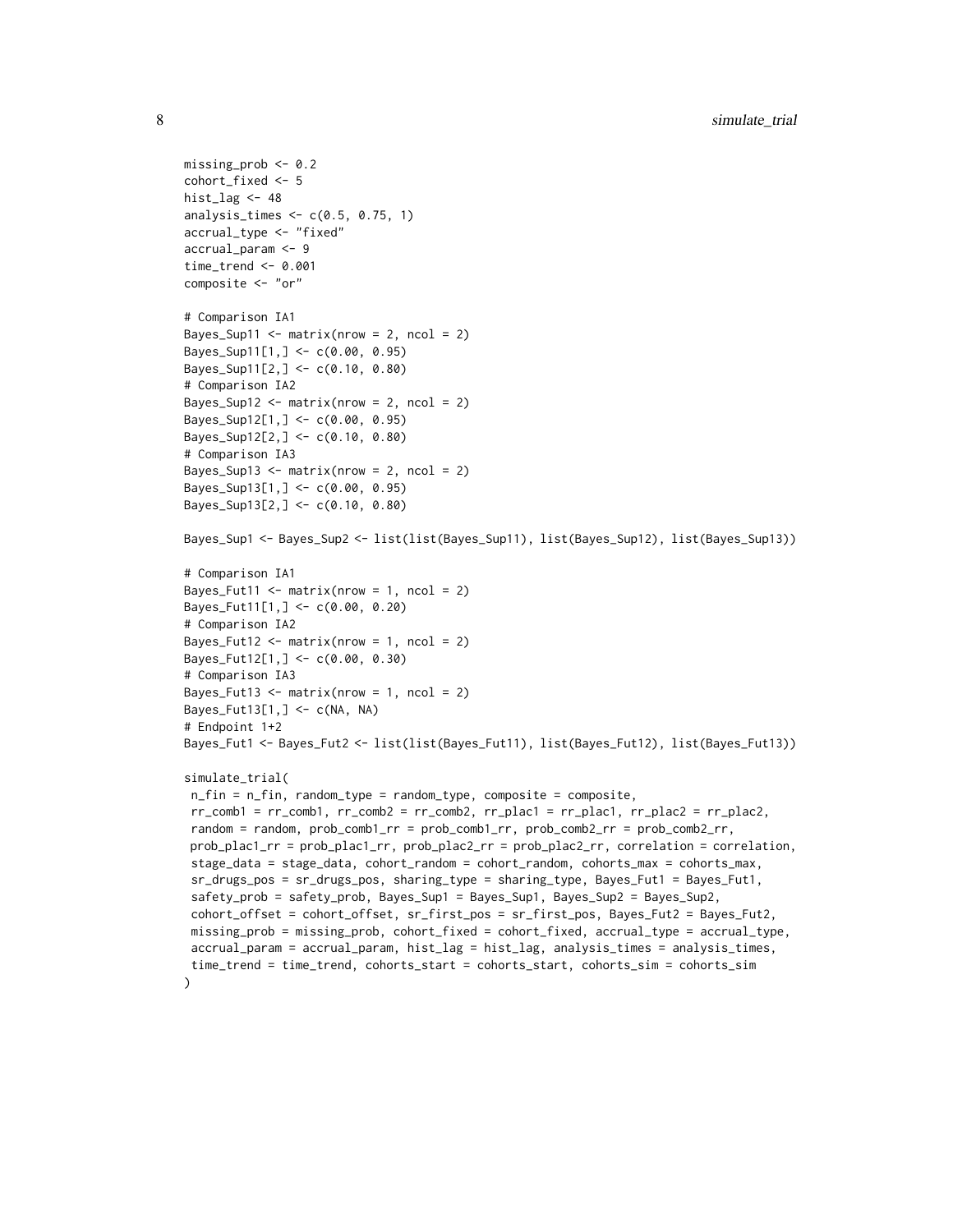<span id="page-8-0"></span>

#### Description

Given the trial specific design parameters, performs a number of simulations of the trial and saves the result in an Excel file

#### Usage

```
trial_ocs(
  iter,
  coresnum = 1,
  save = FALSE,
 path = NULL,
  filename = NULL,
  ret_list = FALSE,
  ret_trials = FALSE,
 plot_ocs = FALSE,
  export = NULL,...
)
```
#### Arguments

| iter       | Number of program simulations that should be performed                                          |
|------------|-------------------------------------------------------------------------------------------------|
| coresnum   | How many cores should be used for parallel computing                                            |
| save       | Indicator whether simulation results should be saved in an Excel file                           |
| path       | Path to which simulation results will be saved; if NULL, then save to current<br>path           |
| filename   | Filename of saved Excel file with results; if NULL, then name will contain<br>design parameters |
| ret_list   | Indicator whether function should return list of results                                        |
| ret_trials | Indicator whether individual trial results should be saved as well                              |
| plot_ocs   | Should OCs stability plots be drawn?                                                            |
| export     | Should any other variables be exported to the parallel tasks?                                   |
| .          | All other design parameters for chosen program                                                  |

#### Value

List containing: Responses and patients on experimental and control arm, total treatment successes and failures and final p-value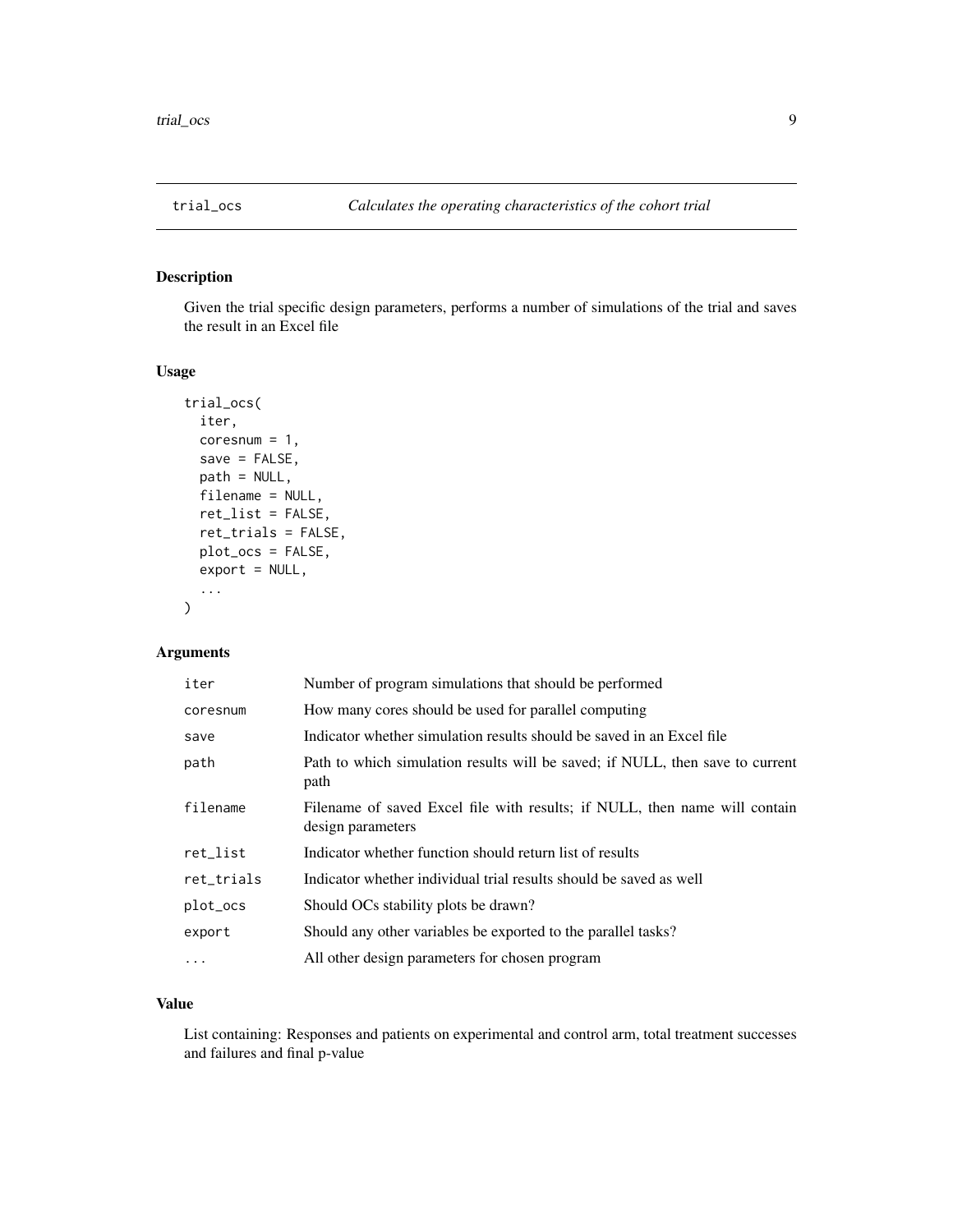#### Examples

```
random <- TRUE
rr\_comb1 <- 0.25
prob_comb1_rr <- 1
rr_comb2 <- 0.20
prob_comb2_rr <- 1
rr_plac1 <- 0.10
prob_plac1_rr <- 1
rr_plac2 <- 0.10
prob_plac2_rr <- 1
correlation <- 0.8
cohorts_start <- 2
cohorts_max <- 5
safety_prob <- 0
sharing_type <- "concurrent"
sr_drugs_pos <- 5
sr_first_pos <- FALSE
n_fin <- 100
stage_data <- TRUE
cohort_random <- 0.01
cohort_offset <- 0
cohorts_sim <- Inf
random_type <- "absolute"
missing_prob <- 0.2
cohort_fixed <- 5
hist_lag <-48analysis_times <- c(0.5, 0.75, 1)
accrual_type <- "fixed"
accrual_param <- 9
time_trend <- 0.001
composite <- "or"
# Comparison IA1
Bayes_Sup11 <- matrix(nrow = 2, ncol = 2)
Bayes_Sup11[1,] <- c(0.00, 0.95)Bayes_Sup11[2,] <- c(0.10, 0.80)# Comparison IA2
Bayes_Sup12 <- matrix(nrow = 2, ncol = 2)
Bayes_Sup12[1,] <- c(0.00, 0.95)
Bayes_Sup12[2,] <- c(0.10, 0.80)
# Comparison IA3
Bayes_Sup13 <- matrix(nrow = 2, ncol = 2)
Bayes_Sup13[1,] <- c(0.00, 0.95)
Bayes_Sup13[2,] <- c(0.10, 0.80)
Bayes_Sup1 <- Bayes_Sup2 <- list(list(Bayes_Sup11), list(Bayes_Sup12), list(Bayes_Sup13))
ocs <- trial_ocs(
```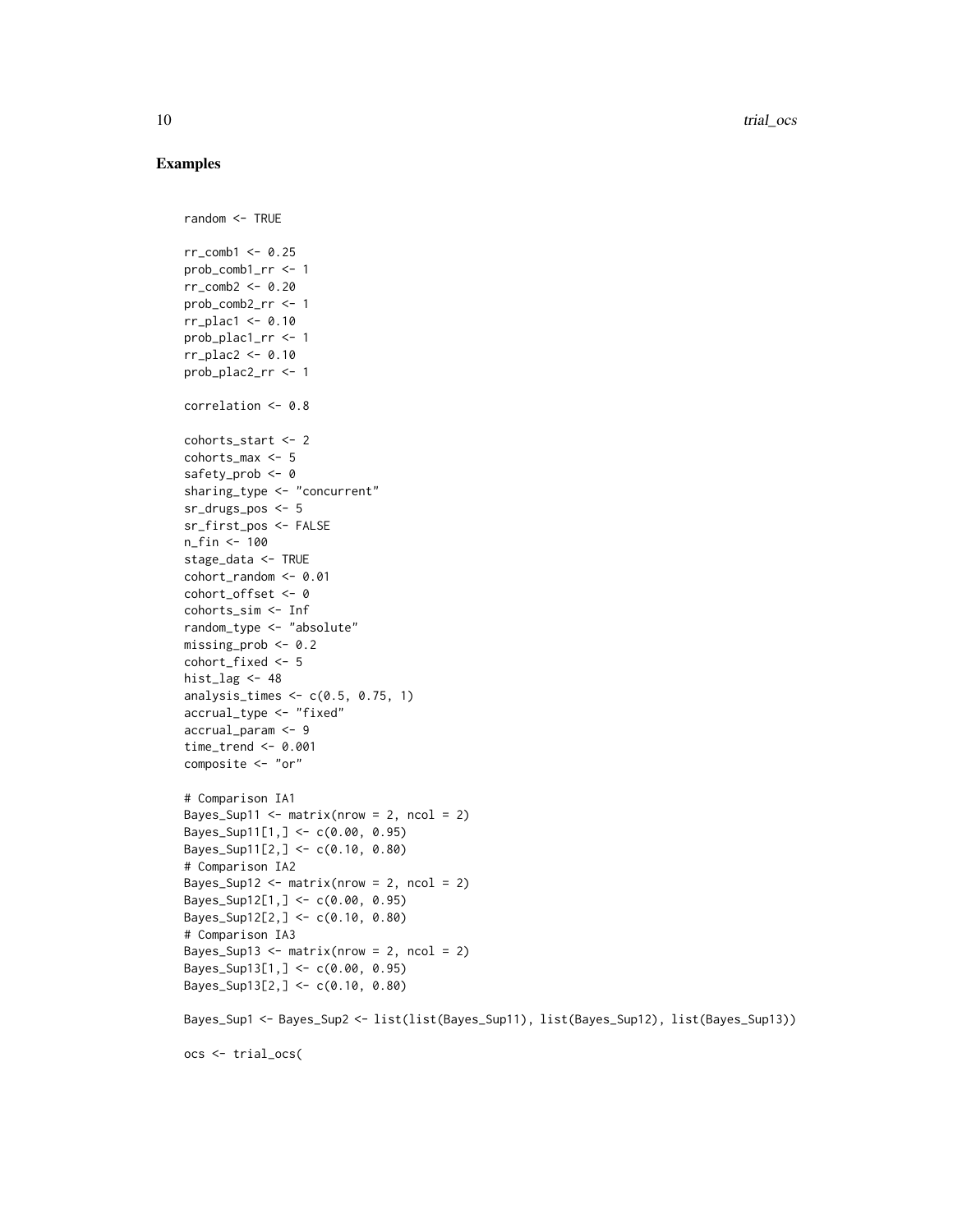#### trial\_ocs 11

```
n_fin = n_fin, random_type = random_type, composite = composite,
rr\_comb1 = rr\_comb1, rr\_comb2 = rr\_comb2, rr\_plac1 = rr\_plac1, rr\_plac2 = rr\_plac2,random = random, prob_comb1_rr = prob_comb1_rr, prob_comb2_rr = prob_comb2_rr,
prob_plac1_rr = prob_plac1_rr, prob_plac2_rr = prob_plac2_rr,
stage_data = stage_data, cohort_random = cohort_random, cohorts_max = cohorts_max,
sr_drugs_pos = sr_drugs_pos, sharing_type = sharing_type, correlation = correlation,
safety_prob = safety_prob, Bayes_Sup1 = Bayes_Sup1, Bayes_Sup2 = Bayes_Sup2,
cohort_offset = cohort_offset, sr_first_pos = sr_first_pos,
missing_prob = missing_prob, cohort_fixed = cohort_fixed, accrual_type = accrual_type,
accrual_param = accrual_param, hist_lag = hist_lag, analysis_times = analysis_times,
time_trend = time_trend, cohorts_start = cohorts_start, cohorts_sim = cohorts_sim,
iter = 2, coresnum = 1, save = FALSE, ret_list = TRUE, plot_ocs = TRUE
\mathcal{L}
```